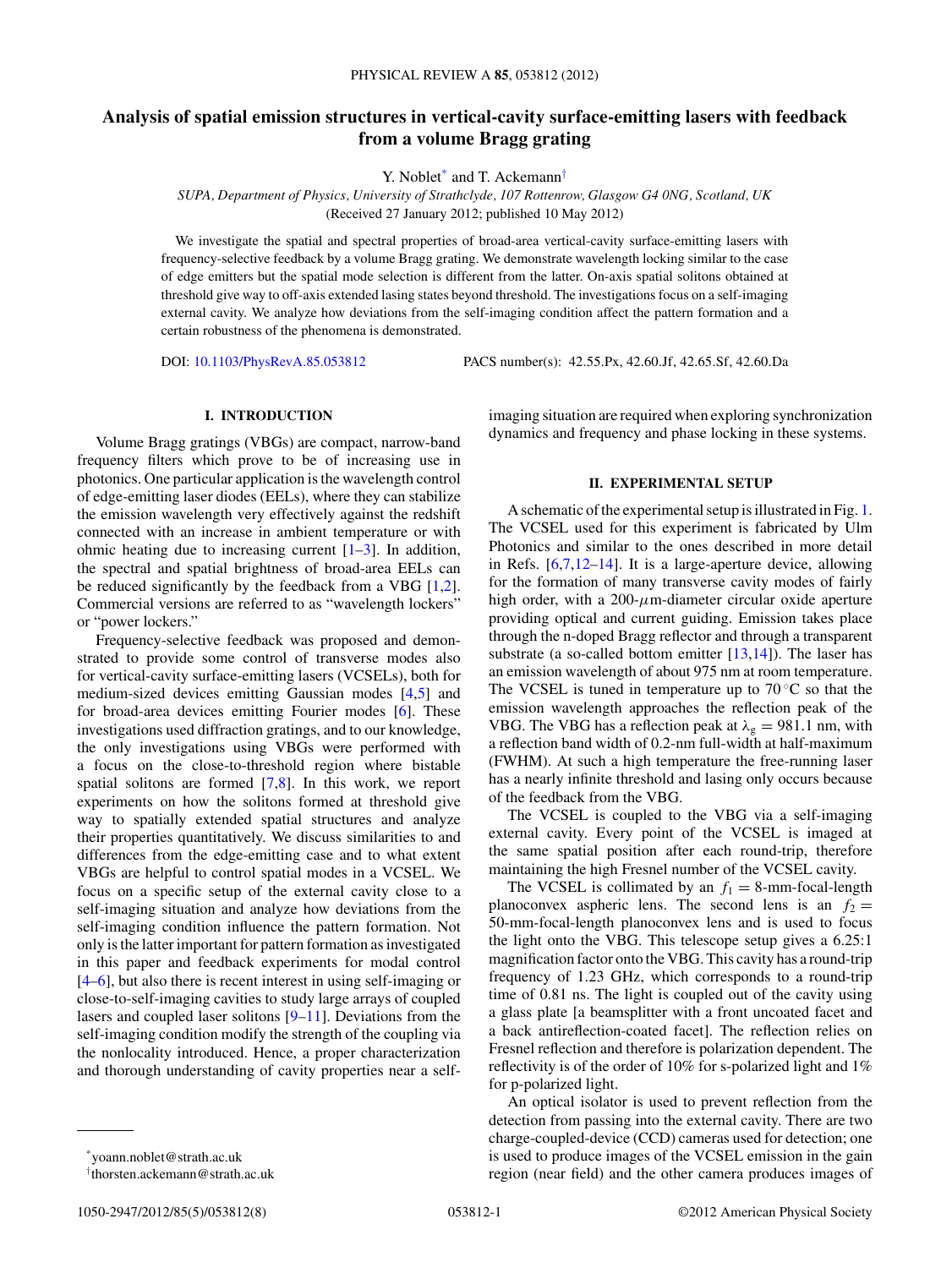<span id="page-1-0"></span>

FIG. 1. (Color online) Experimental setup. A, aperture; BS, beamsplitter; CCD1, CCD camera in the near-field image plane of the vertical-cavity surface-emitting laser (VCSEL); CCD2, CCD camera in the far-field image plane of the VCSEL; HWP, half-wave plate; M, mirror; OSA, optical spectrum analyzer; PD, photodiode; VBG, volume Bragg grating.

the Fourier plane of the gain region (far field). The emission spectrum is recorded with an optical spectrum analyzer. There is also a photodiode which measures the laser power.

The spontaneous emission is rather homogeneous below threshold [Fig.  $2(a)$ ], but as the current increases the intensity becomes higher at the boundaries due to current crowding at the oxide aperture [\[14\]](#page-7-0). In spite of the large aperture, the device is still capable of lasing at low enough temperatures. The lower the temperature, the lower the current required to achieve lasing. Above threshold the laser starts to lase in a kind of whispering gallery mode (e.g., [\[15\]](#page-7-0)) around the boundaries of the VCSEL [Fig.  $2(b)$ ]. The gain is the highest there due to the current crowding previously observed, which leads to a lower threshold of this mode.



FIG. 2. Near-field intensity distribution of the VCSEL showing (a) spontaneous emission at  $I = 200$  mA (at a temperature of 70 °C) without feedback (this and all other images in this article depict the intensity on a linear gray scale, with black denoting high intensity); (b) the VCSEL without feedback,  $I = 490$  mA at  $T = 16$  °C; (c) the VCSEL with feedback from a plane mirror, where  $I = 185$  mA at  $T = 70$  °C. Note that the slight nonhomogeneous behavior of the spontaneous emission (decrease in intensity from the upper left to the lower right) is due to the detection setup.

## **III. EXPERIMENTAL RESULTS**

## **A. Alignment of self-imaging cavity**

As indicated, the cavity consists of two lenses forming an astronomical telescope. Thus the magnification factor *M* of this telescope is determined by the ratio of the two focal lengths. The position of the first lens, *D*1, is adjusted to provide the best collimation of the VCSEL output. The distance between the two intracavity lenses,  $D_2$ , should be  $f_1 + f_2$  for an afocal telescope, where  $f_1$  and  $f_2$  are the two focal lengths of both lenses. In reality, this is difficult to adjust because the lenses are "thick;" i.e.,  $D_2$  should refer to the distance between the principal planes, which is not easy to measure. In addition, there is no simple criterion for aligning  $D_2$  just from observing images of the VCSEL output on a CCD camera. Therefore we started with an approximate placement given by the focal lengths of the lenses but validated and improved this as discussed in Sec. [V.](#page-4-0) Taking dispersion data from the manufacturer into account, the nominally 8-mm collimation lens and the 50-mm focusing lens have an effective focal length of 8.07 and 50.79 mm, respectively, at 980 nm. The principal plane of a planoconvex lens (or a nearly planoconvex lens such as the aspheric lens) at the curved side should be directly at the tip. The intracavity beamsplitter makes the diffractive length about 0.8 mm shorter than the real length. Hence the distance between back (curved side) of the collimation lens and the front (curved side) of the focusing lens should be (8*.*07 + 50*.*79 + 0*.*8) mm = 59*.*66 mm. In the setup, the distance from the front side of the mount of the collimation lens to the back of the mount holding the focusing lens (each adds 1 mm) is the only convenient distance to measure and was taken to represent  $D_2$ . The thickness of our lenses is 3.69 and 5.3 mm, respectively, for the collimation lens and the focusing lens. Therefore the self-imaging intracavity distance is estimated to be  $(59.66 + 3.69 + 1 + 5.3 + 1)$  mm = 70.65 mm. Obviously, adjusting this distance only by measurement with a caliper will have an uncertainty of the order of 0.5 mm.

In order to confirm these considerations, another experiment has been set up to study the cavity in detail. It consists of the same telescope with the exact same optics (a collimation lens, a focusing lens, and a beamsplitter). A tunable laser is coupled into a single-mode fiber. The collimated output beam is then injected into the telescope from the side with the larger-focal-length lens. One should expect that the beam coming out of the telescope at the collimation lens has the smallest beam divergence if the intracavity distance is correct, and indeed the best collimation is found at  $D_2 = 70.5$  mm  $\pm 0.2$  mm, which is considered to be the accuracy of the distance measurement. This result matches the theoretically estimated distance of 70.65 mm within the uncertainties and is therefore used as the reference position. The data given in Figs.  $2(c)$  and [3](#page-2-0) correspond to the optimized position.

The position of the VBG (or the mirror) closing the cavity at  $D_3$  $D_3$  is determined from images like those in Fig.  $3$  obtained at a high current. When the boundaries of the aperture are sharp and well defined this is supposedly the self-imaging position [compare the left (and right) column to the two central ones]. We remark that the telescope is still imaging the intensity distribution for correct  $D_1$  and  $D_3$  but incorrect  $D_2$  [see the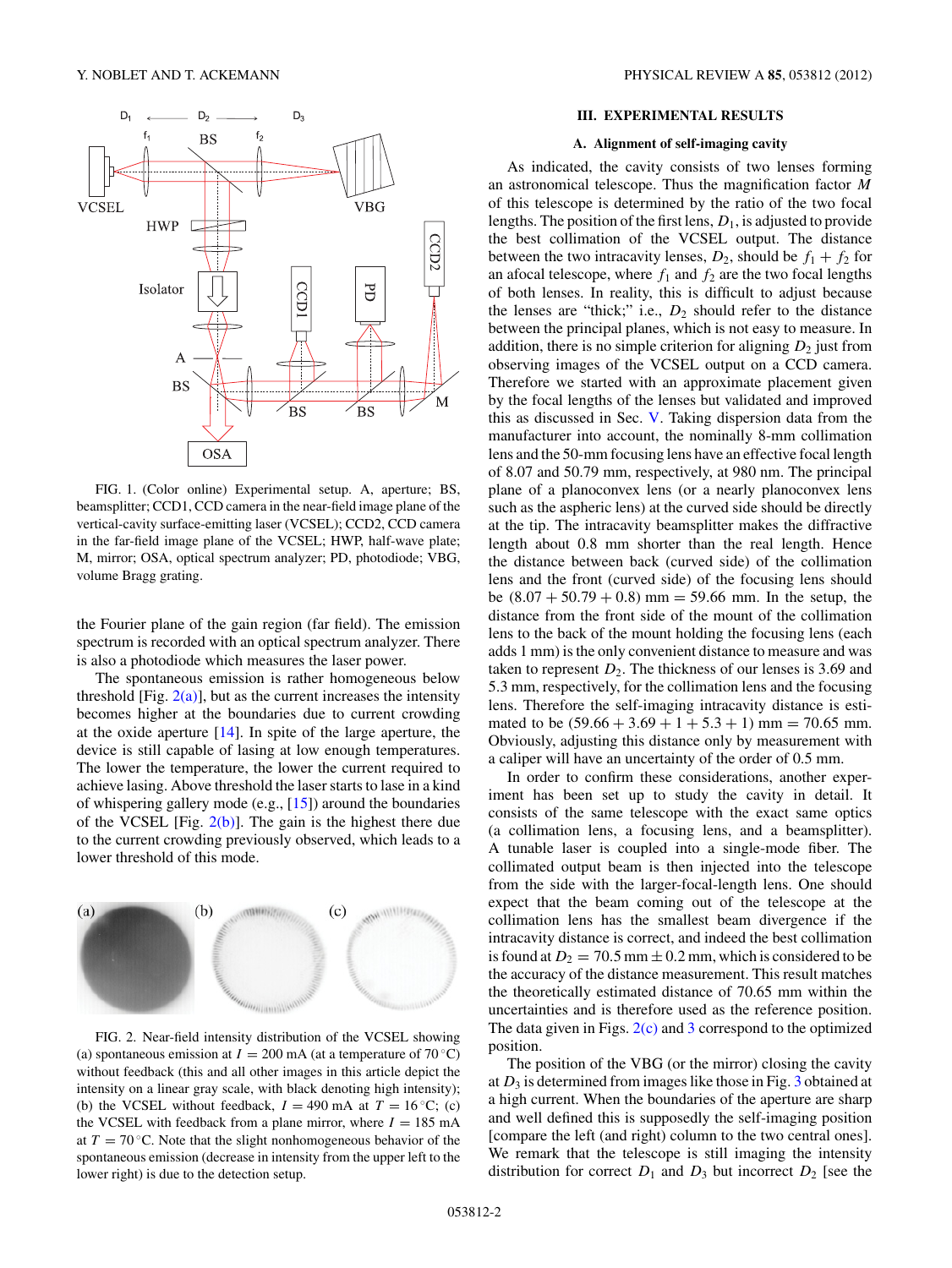## <span id="page-2-0"></span>ANALYSIS OF SPATIAL EMISSION STRUCTURES IN *...* PHYSICAL REVIEW A **85**, 053812 (2012)



FIG. 3. Near-field intensity distribution of the VCSEL with feedback from a VBG at different currents. Left column,  $D_3$  at the self-imaging distance; center columns,  $D_3$  too short or too large by 4 mm; right column, feedback with a plane mirror.

discussion around Eq. [\(4\)](#page-5-0) below], but for self-imaging of intensity and phase profiles, the intracavity distance needs to equal  $f_1 + f_2$ .

#### **B. Feedback with a mirror**

For completeness, we study first the case of feedback with a plane mirror, i.e., without frequency selection. The laser starts at the quite low threshold of about 170 mA. The emission [Fig.  $2(c)$ ] is characterized by a ring with fringes perpendicular to the aperture and this is very similar to what we observe in the free-running laser at lower temperatures. Obviously, this preference for the perimeter is again a gain effect due to the current crowding.



FIG. 4. Near-field intensity distribution of the VCSEL with feedback from a VBG (a), (b), and a plane mirror (c). (a), (c),  $I = 450$ mA; (b)  $I = 550$  mA.



FIG. 5. Far-field intensity distribution of the VCSEL with feedback from a VBG at different currents. Left column,  $D_3$  at the self-imaging distance; center columns,  $D_3$  too short or too large by 4 mm; right column, feedback with a plane mirror.

If the current is increased, the inner part of the lasing aperture starts to lase also, but a certain preference for the perimeter remains (Fig. 3; upper image, right column). A blowup of a characteristic structure is shown in Fig.  $4(c)$ . If the current is increased further, the output power increases further but the spatial structure stays essentially the same (Fig. 3; lower images, right column). The emission in the far field (Fig. 5; right column) is quite broad, with a disk-shaped structure on the axis surrounded by a faint halo. At the transition between the center and the halo, one wave number is somewhat enhanced, leading to a ring. This wave number is probably favored by the detuning between the frequency of the gain maximum and the longitudinal cavity resonance as discussed before for free-running devices of this kind [\[15\]](#page-7-0).

### **C. Feedback with the VBG**

With the VBG the threshold is much higher, and at threshold small localized spots spontaneously appear in the near field of the laser, away from the boundaries (Fig. 3; left column, uppermost image). These spots are the laser cavity solitons (LCSs) investigated in Refs. [\[7,8,13\]](#page-7-0). If the current is increased further, more LCSs appear at other locations and LCSs already formed give way to extended lasing states of lower amplitude (Fig. 3; images in left column). At about 500 mA essentially the whole aperture is lasing, whereas with the mirror this is already the case at about 400 mA. The patterns are actually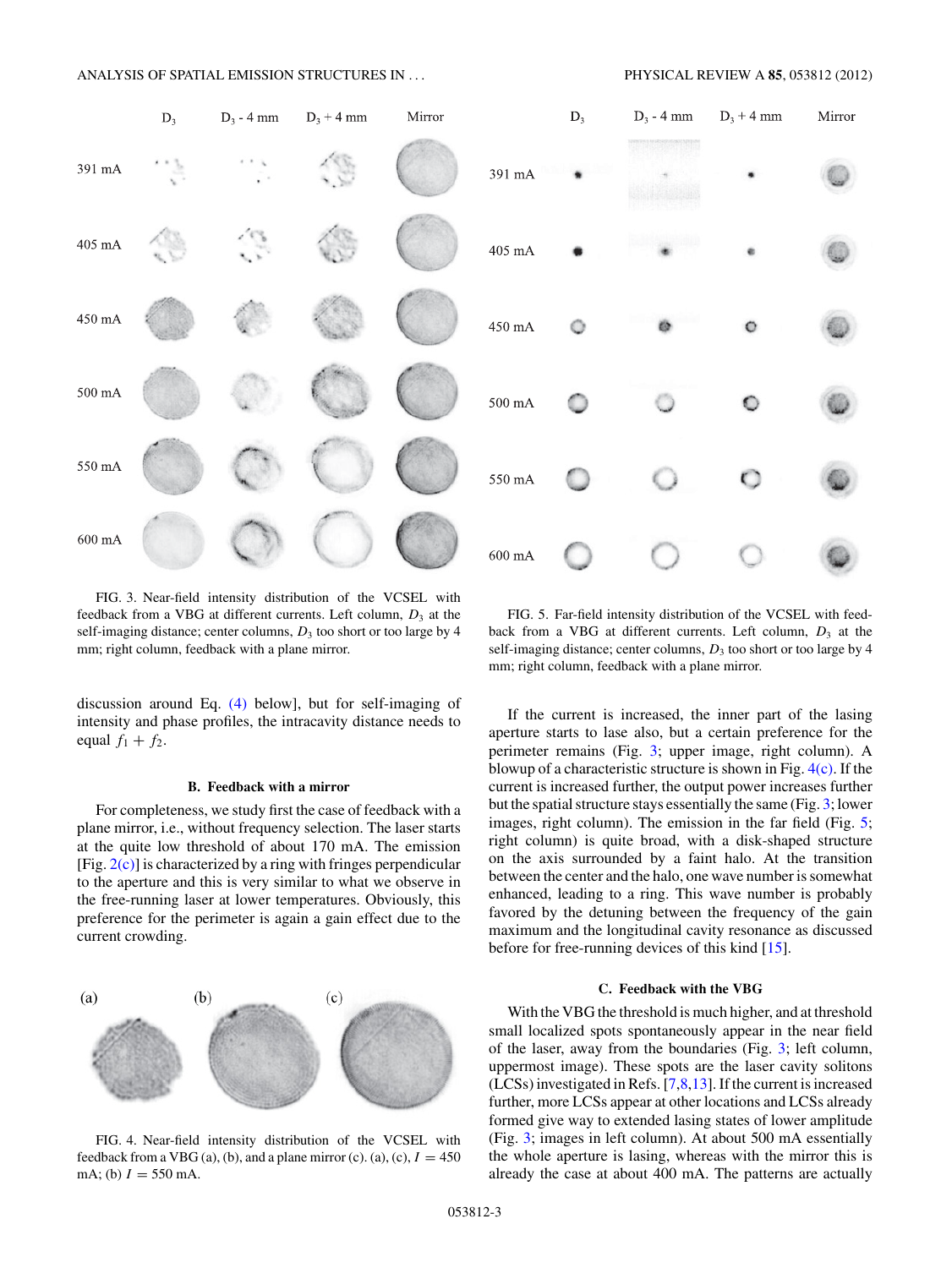<span id="page-3-0"></span>quite similar to those obtained with a plane mirror, i.e., fine waves at a high spatial frequency filling up the whole aperture of the device. However, there is the important difference that the length scale now depends on current: as a comparison of the blowups in Fig.  $4(a)$  vs Fig.  $4(b)$  shows, the wavelength of these waves decreases with increasing current.

This feature can be much better investigated in far-field images. The sequence depicted in the leftmost column in Fig. [5](#page-2-0) illustrates that the emission is very much dominated by a single ring with negligible background, i.e., only a single transverse wave number is lasing. The solitons start to emit on axis and the wave number increases monotonically with increasing current. We do a quantitative investigation at the end of Sec. IV.

If the distance  $D_3$  is changed away from the self-imaging condition, the far-field images do not show a significant change except for quantitative corrections to the wave number (analyzed in more detail in Sec. [V\)](#page-4-0), but the near-field images do. For a longer cavity  $(+4 \text{ mm})$  we observe a "defocusing" effect, i.e., the emission is shifting toward the boundaries of the aperture, especially at high currents. Inversely, for a too short cavity, −4 mm, the pattern seems to be "focused," i.e., it contracts toward the center of the device.

Finally, Fig. 6 gives an indication of the change in emission wavelength with increasing current. The free-running laser shows an approximately linear increase, at a rate of 0.0035 nm*/*mA device. This is due to Joule heating. The VCSEL with feedback from a mirror shows a corresponding behavior, whereas the emission wavelength of the VCSEL with feedback from the VBG is essentially locked to one value (within 0.06 nm) given by the peak reflection of the VBG. This matches qualitatively the observations of EELs discussed before. A closer inspection shows that the wavelength shows a tendency to increase, by about 0.06 nm, at the beginning (the soliton area) and then slowly decrease (by about 0.02 nm).



FIG. 6. (Color online) Solid black line: frequency shift of one mode of the VCSEL with feedback from a VBG ( $M = 6.25$ ). Solid green (light gray) line: feedback from a plane mirror. Dashed blue (gray) line: free-running laser (FRL) at 69 ◦C. Solid red (dark gray) line: fit to the FRL.

### **IV. INTERPRETATION**

The resonance conditions for a VCSEL cavity are identical to the ones of a planoplanar Fabry-Perot cavity in diverging light and were investigated in detail in Refs. [\[15,16\]](#page-7-0). The dispersion relation of plane waves with a transverse wave number  $q$  in the VCSEL is given by Refs.  $[15,16]$ 

$$
q_{\text{VCSEL}} = \sqrt{\frac{8\pi^2 n_0 n_{\text{gr}}(\lambda_{\text{c}} - \lambda)}{\lambda^3}} = a\sqrt{\Delta\lambda},\tag{1}
$$

where  $n_0$  is the average refractive index of the VCSEL,  $n_{\text{gr}}$  is the group index,  $\lambda$  is the vacuum wavelength of the emission, and  $\lambda_g$  is the vacuum wavelength of the longitudinal resonance. If the wavelength of the emission is fixed by the VBG, as indicated in Fig. 6, and the longitudinal resonance shifts due to the Joule heating, different transverse wave numbers should come into resonance with the feedback starting with those at  $q = 0$ . This situation is schematically depicted in Fig. 7.  $\omega_{\rm g} = 2\pi c/\lambda_{\rm g}$  represents the grating frequency, and  $\omega_c = 2\pi c/\lambda_c$  the longitudinal resonance of the cavity, which decreases with increasing temperature or current. Due to the dispersion relation of the VCSEL, one expects a selection of not only wavelength, but also of transverse wave number; i.e., the emission should correspond to a ring in the far field, which is exactly what we see in Fig. [5.](#page-2-0) The emission angle should increase monotonically with current. Quantitatively, we expect an increase as the square root of the detuning of the VCSEL cavity, which we investigate below. We mention that close to threshold, around  $q = 0$ , nonlinear frequency shifts play a role, leading to the possibility of bistability of solitons: reducing the frequency gap between the grating and the VCSEL resonance increases the intensity, which reduces the carrier density, increases the refractive index, and thus redshifts the cavity resonance further. This positive feedback can create an abrupt transition to lasing [\[7,13,17\]](#page-7-0) and can also explain the variation in wavelengths in the range below 420 mA in Fig. 6. If the cavity resonance condition is not quite homogenous, this takes place at different current levels, which could explain why the VCSEL starts to lase locally at locations where the resonance is most "reddish,"i.e., closest to the grating, and then slowly fills up, as is obvious in the near-field images (Fig. [3;](#page-2-0) left column). We propose to use this relationship to provide a mapping of the disorder of the cavity resonance [\[18\]](#page-7-0).

The small remaining frequency shift observed at high currents (higher than 420 mA) in Fig. 6 is due to the fact that the dispersion curve of the VBG is not straight. That curvature means that there is a small difference between the



FIG. 7. (Color online) Mechanism for selecting the transverse wavenumber.  $ω_g$ , grating frequency;  $ω_{c1}$ , VCSEL frequency at low current;  $ω_{c2}$ , VCSEL frequency at higher current;  $ω_{c3}$ , VCSEL frequency at high current.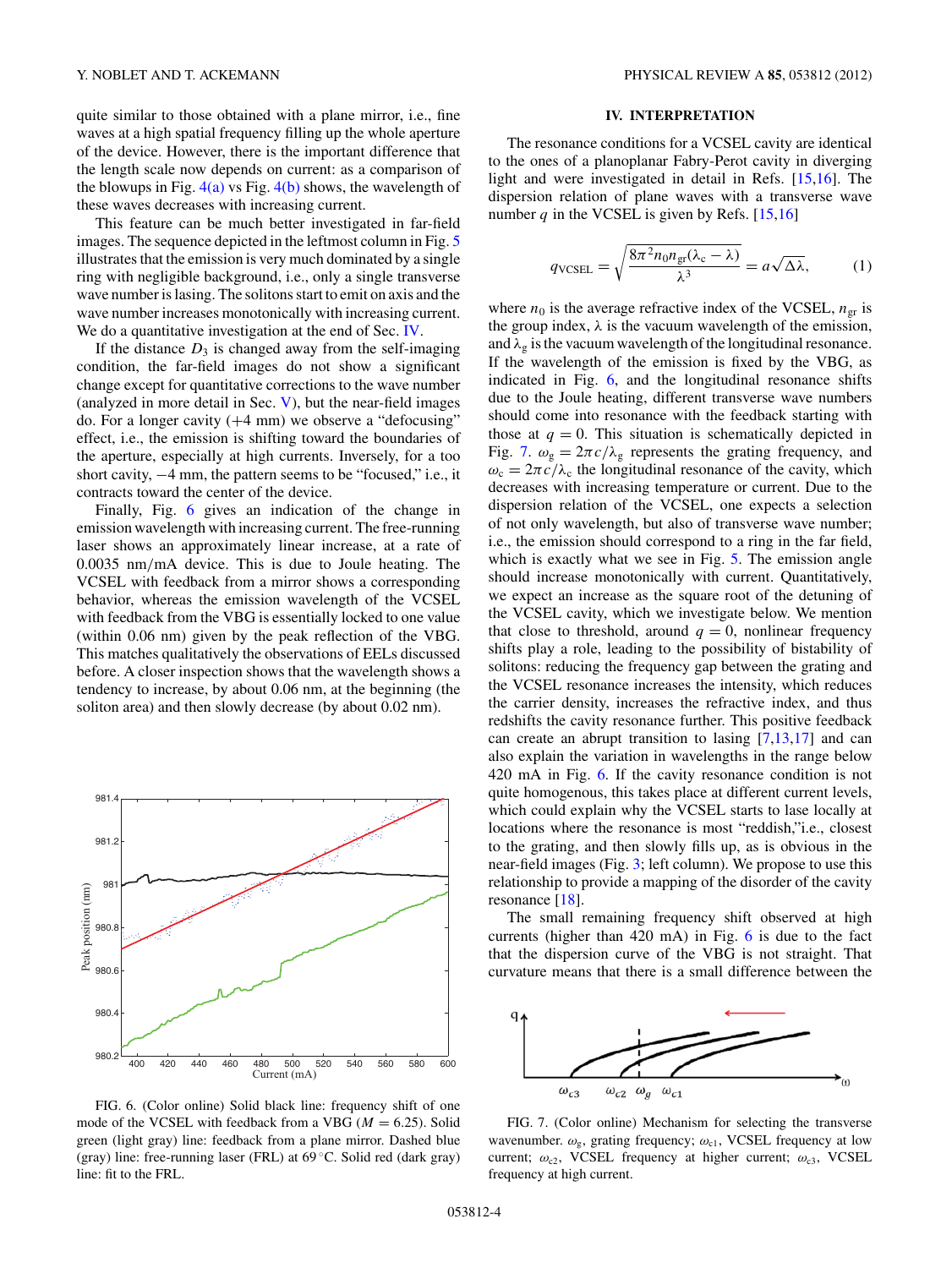<span id="page-4-0"></span>

FIG. 8. (Color online) Effect of the magnification *M* on the dispersion curve of the VBG.  $M \approx 6$  corresponds to the short cavity, whereas  $M \approx 15$  corresponds to the long cavity.  $\Delta \omega$  corresponds to a frequency shift between  $\omega_{\rm g}$  and the emission frequency.

operating wavelength of the device and the intercept as shown schematically in Fig. 8.

From the condition that the phase shift in a single layer of the VBG should remain  $\pi/4$  also at oblique incidence, the dispersion relation of the VBG can be expressed as

$$
q_{\text{VBG}} = M \sqrt{\frac{8\pi^2 n^2 (\lambda_g - \lambda)}{\lambda^3}} = b \sqrt{\Delta \lambda},\tag{2}
$$

with *λ*<sup>g</sup> being the peak reflection wavelength of the VBG and *n* the refractive index of the glass host. From Eq.  $(2)$ , one can see that if the telescope magnification *M* is increased, then the dispersion curve will straighten up, thus reducing the frequency shift. By equating  $(1)$  and  $(2)$ , one obtains for  $\lambda_{\rm g} \leqslant \lambda_{\rm c}$  the emission wavelength

$$
\lambda = \frac{\lambda_g - \frac{a^2}{b^2} \lambda_c}{1 - \frac{a^2}{b^2}} = \lambda_g - \frac{\frac{a^2}{b^2} (\lambda_c - \lambda_g)}{1 - \frac{a^2}{b^2}}.
$$
 (3)

For  $M = 6.25$  and for a shift of  $\lambda_c$  by 0.0035 nm/mA  $\times$ 210 mA = 0.735 nm, we have  $\lambda = \lambda_g - 0.10$  nm, which is of the order of—though somewhat larger than—what is shown in Fig. [6.](#page-3-0)

To test the prediction of Eq.  $(3)$ , the same experiment has been done with a second telescope arrangement, i.e., a long cavity with  $f_2 = 125$  mm ( $M \approx 15$ ) and Fig. 9 illustrates the shift in frequency of the VCSEL with this external cavity setup. The shift is barely noticeable, and within the accuracy range of our equipment it is not possible to quantify it. From Eq. (3) one expects to have  $\lambda = \lambda_g - 0.02$  nm with  $M = 15.6$ . This result is in good agreement with our experimental observation that the curve is essentially flat beyond the soliton region, i.e., above 430 mA. The remaining variations are below the limit of the accuracy of our optical spectral analyzer (about 0.03-nm relative accuracy within a single run). These results confirm the presence of frequency locking when feedback is provided from a VBG and also that the remaining frequency shift depends on the magnification factor of the external cavity. For a large magnification ( $M \gg 1$ ),  $b \gg a$ , one finds  $\lambda \approx \lambda_{g}$ , i.e., perfect locking, because the dispersion relation of the VBG approaches a vertical line.

As derived in the previous section, the wavenumber of the emission should follow a square root behavior with detuning. Based on data like the ones obtained in Fig. [5](#page-2-0) this can be checked quantitatively and the results are shown in Fig.  $10(a)$ , which shows indeed a nice square-root behavior with a scaling



FIG. 9. (Color online) Solid black line: frequency shift of the VCSEL with feedback from a VBG ( $M = 15.6$ ). Dashed blue (light gray) line: FRL at 16 ◦C. Solid red (gray) line: fit to the FRL.

exponent of 0*.*502 with a negligible parameter error (on the order of  $3 \times 10^{-3}$ ) and a high-fidelity regression coefficient  $(R^2 = 0.9989)$  returned by the nonlinear fitting code.

## **V. EFFECTS OF DEVIATION FROM SELF-IMAGING**

By these investigations, the effect of the VBG on wavelength locking is quite clear but the influence of the distances between the intra-cavity lenses (e.g.  $D_2$  or  $D_3$ ) remains to be investigated. For example, Figs. [3](#page-2-0) and [5](#page-2-0) clearly indicate that *D*<sup>3</sup> has an influence on the spatial structures.

As shown in Fig. [1,](#page-1-0) a self-imaging cavity is characterized by three distances. The first one is the distance  $D_1$  between the laser and the collimation lens. It is found by adjusting the position of the lens until the divergence of the beam is minimal. The second distance,  $D_2$ , is the distance separating both lenses, also referred to as the intracavity distance in the following; ideally it is  $(f_1 + f_2)$ . The last distance is  $D_3$ , which separates the second lens and the VBG. It is determined by moving the VBG until the near-field image of the VCSEL has the sharpest boundaries. As indicated, matrix theory indicates that *D*<sup>2</sup> does not influence the imaging condition for the intensity distribution. Since  $D_2$  is hence the most poorly defined one (in the sense that there is no obvious alignment criterion based on the VCSEL images as for  $D_1$  and  $D_3$ , but only an estimated distance from the specifications of the lenses and the collimation experiment as explained in Sec. [III A\)](#page-1-0), we first turn our attention to it.

Figure  $10(b)$  shows a dispersion relation similar to the one in Fig. [10\(a\)](#page-5-0) but obtained at  $D_2 = 78$  mm, away from the self-imaging condition. Though the data still seem to follow roughly a square-law-like behavior, they are more scattered and the lower quality of the fit is evidenced also by the reduction of the regression coefficient to  $R^2 = 0.9845$ , and the parameter error returned is  $11 \times 10^{-3}$ . The scaling exponent turns out to be slightly different from 0.5, e.g., 0.479 in Fig. [10\(b\).](#page-5-0) This scattered behavior, combined with a reduction of the fitting quality and a deviation of the scaling exponent from 0.5, is typical also for other distances  $D_2$  different from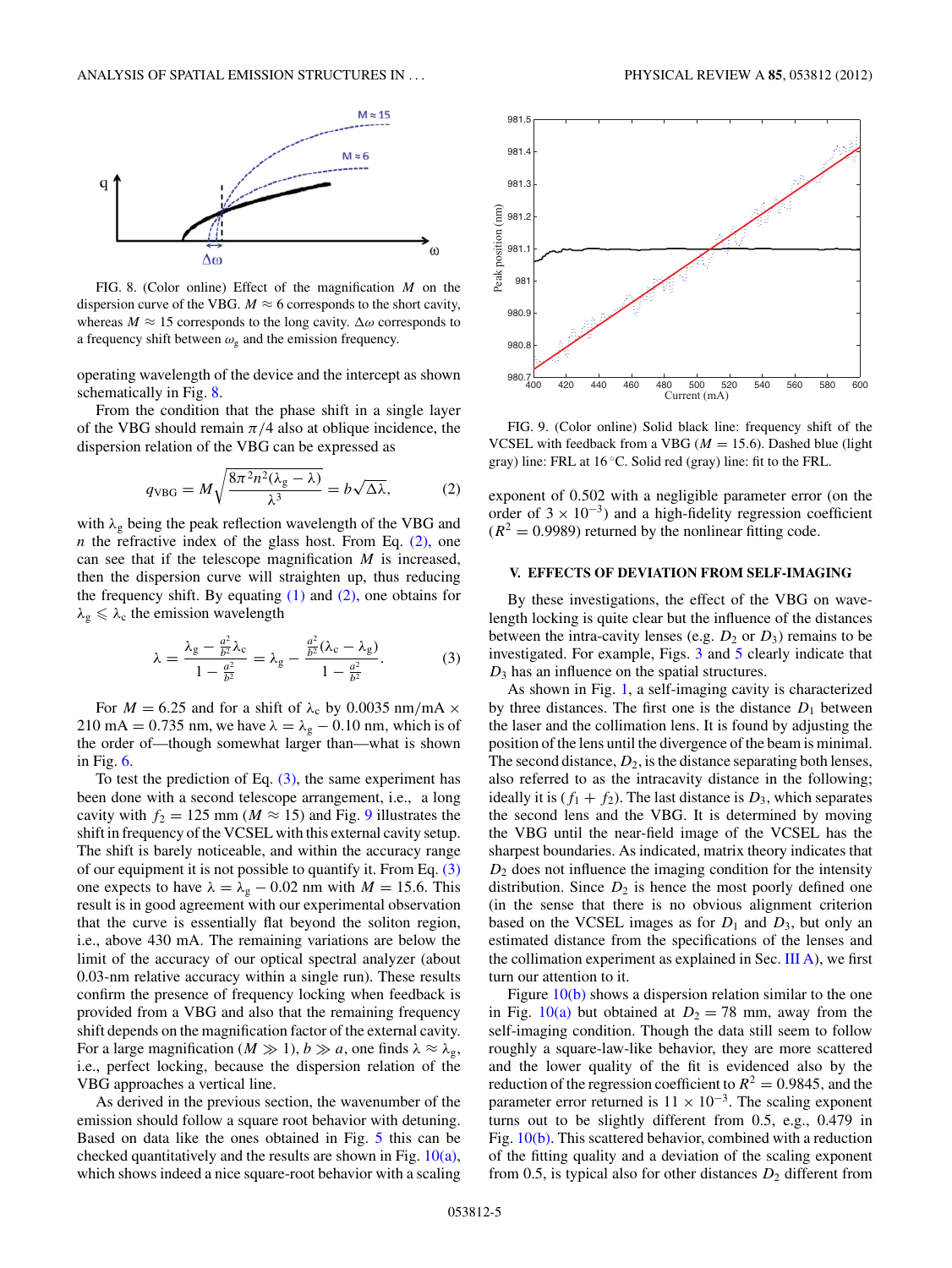<span id="page-5-0"></span>

FIG. 10. (Color online) Transverse wave number of the emission versus detuning between emission wavelength and longitudinal resonance (crosses represent data points; solid lines, fits). These plots are produced from plots of the wave number *q* vs the current *I* by finding the intersect  $I_0$  and the scaling exponent *s* using a fitting function,  $q(I) = c(I - I_0)^s$ . The intercept  $I_0$  then corresponds to the zero detuning condition. Starting from that, the rate of 0.0035 nm*/*mA is applied as a coefficient to define the detuning scaling, which is used to plot the fitting (red) curve. (a) For  $D_2 = 70.5$  mm, leading to a scaling exponent  $s = 0.502$ ; (b) for  $D_2 = 78$  mm, leading to a scaling exponent  $s = 0.479$ .

 $D_2 = 70.5$  mm. For example, for  $D_2 = 74$  mm, the scaling exponent is 0.508 and  $R^2 = 0.9874$ .

We also note that there is an enhanced tendency toward slight variations in the details of the patterns (not the basic structure) from run to run away from  $D_2 = 70.5$  mm. Hence we report results averaged over three runs in Table I, which summarizes the effect of the intracavity distance on the scaling exponent over a larger range. Figure [11](#page-6-0) illustrates the same results graphically. The first observation is that, in general, the averaged scaling exponent oscillates around 0.5, with a tendency to larger values for smaller distances, but that there are actually two positions, at  $D_2 = 74$  and 78 mm, in addition to  $D_2 = 70.5$  mm at which the averaged scaling exponent is again close to 0.5. However, as stated above, the quality of the fits is lower and there is a larger variation between runs, which we characterize by the standard deviation  $\sigma$  of the scaling exponents returned for the different runs (Table I, last row).

In order to gain further insight into the nature of these deviations and variations, we analyzed the width of the ring in Fourier space as a measure of the quality of wavenumber selection (Table I, second row, and Fig. [11,](#page-6-0) dashed line). It has a minimum around  $D_2 = 70.5$  mm, i.e., the anticipated self-imaging condition, and increases, except for one exception interpreted as scatter, monotonically away from it. In particular, at 70.5 mm the ring is narrower than at both 74 and 78 mm (see also the width in Table I). These observations reinforce our expectation that  $D_2 = 70.5$  mm is the self-imaging position.

This behavior can be understood by the ABCD matrix for the round-trip through the external cavity if  $D_2 = f_1 + f_2 + x$ , which reads

$$
M_2 = \begin{pmatrix} 1 & 0 \\ -\frac{2}{f_1^2} x & 1 \end{pmatrix}.
$$
 (4)

A small mistuning *x* leads to a change in phase curvature or ray angle for the returning light. Hence the spatial Fourier spectrum broadens. Thus we conclude that  $D_2 = 70.5$  mm corresponds to the self-imaging distance. On a quantitative level, for a ray emerging at a distance *r* from the optical axis, the change in angle is

$$
\Delta \Theta = -\frac{2}{f_1^2} x r. \tag{5}
$$

Taking  $r \approx 0.05$  mm (half the radius of the VCSEL, i.e., an "average"  $r$ ), and  $x = 8$  mm (the maximal deviation investigated in Fig. [11\)](#page-6-0), one obtains  $\Delta \Theta = 1.3 \times 10^{-2}$  and a corresponding change in wave number of  $\Delta q = 0.08 \,\mu\text{m}^{-1}$ . This is somewhat larger than, but comparable to, the maximum change in wave number observed in Fig. [11.](#page-6-0) A change

TABLE I. Effect of  $D_2$  on the scaling exponent. Three rounds of data-taking averaged. Data for both 70.5 and 72 mm are actually based on nine runs. The width of the ring in the far field is given as 500 mA.

|                             | Distance $D_2$ |       |       |       |                   |                 |                 |       |       |       |                 |
|-----------------------------|----------------|-------|-------|-------|-------------------|-----------------|-----------------|-------|-------|-------|-----------------|
|                             | 64 mm          | 66 mm | 68 mm | 70 mm | $70.5 \text{ mm}$ | $71 \text{ mm}$ | $72 \text{ mm}$ | 74 mm | 76 mm | 78 mm | $80 \text{ mm}$ |
| Scaling exponent            | 0.597          | 0.667 | 0.532 | 0.551 | 0.504             | 0.550           | 0.513           | 0.508 | 0.561 | 0.503 | 0.489           |
| Width $(1/\mu m)$           | 0.195          | 0.195 | 0.186 | 0.176 | 0.176             | 0.176           | 0.176           | 0.204 | 0.195 | 0.214 | 0.223           |
| Intersect (mA)              | 389            | 381   | 395   | 392   | 395               | 393             | 396             | 391   | 384   | 394   | 397             |
| Standard deviation $\sigma$ | 0.022          | 0.011 | 0.013 | 0.011 | 0.002             | 0.032           | 0.022           | 0.010 | 0.022 | 0.043 | 0.009           |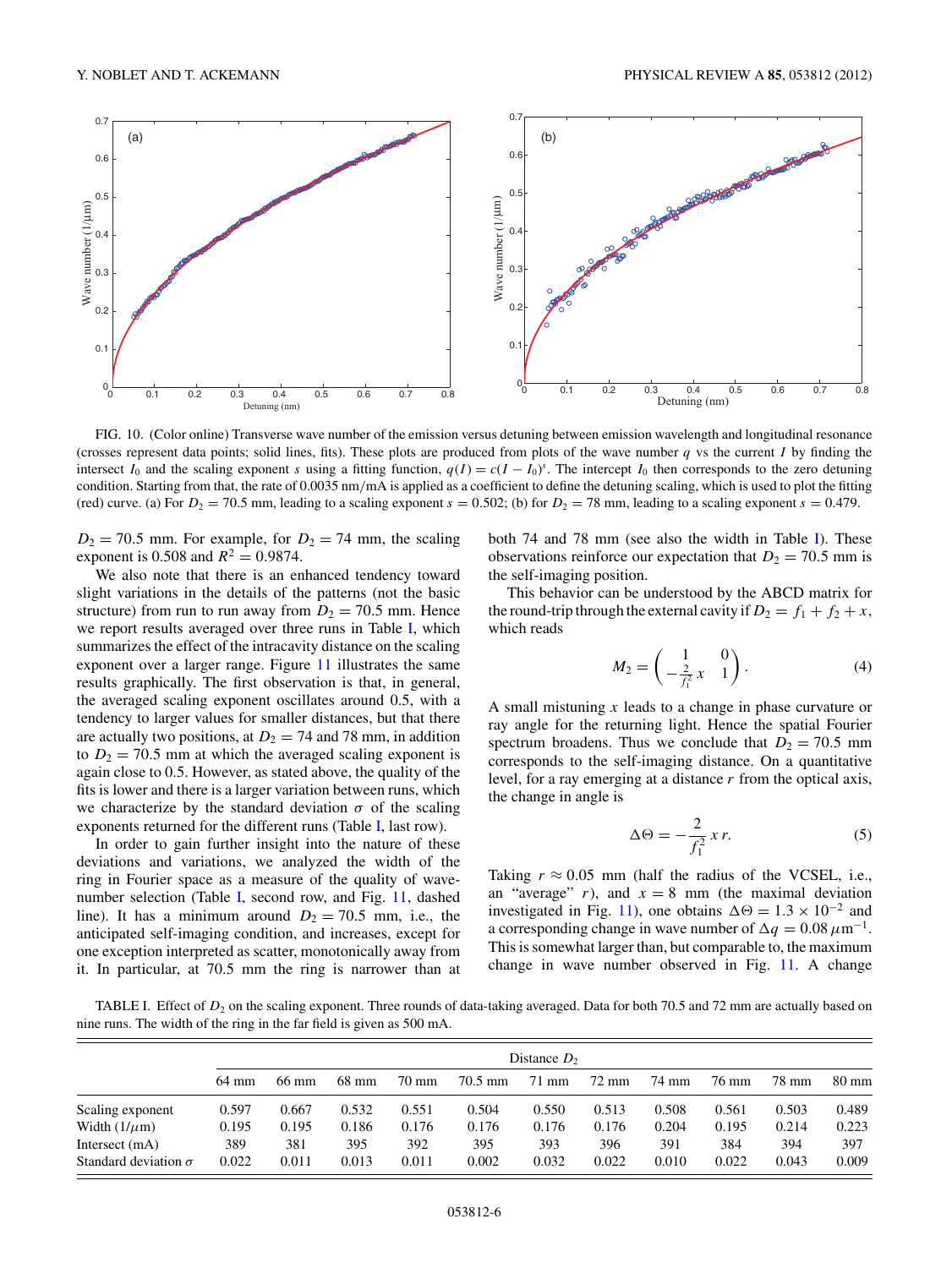<span id="page-6-0"></span>

FIG. 11. (Color online) Solid (black) line: scaling exponent vs. *D*2. Dashed (blue) line: thickness of the ring in the far field vs *D*2.

of  $x = 0.2$  mm, the uncertainty in placing the lenses (see Sec. [III A](#page-1-0) for details), yields only  $\Delta \Theta = 3.1 \times 10^{-4}$  and a corresponding change in wave number of  $\Delta q = 0.002 \ \mu m^{-1}$ , supporting the notion that there is some tolerance in placing the lenses.

Finally, we discuss the influence of  $D_3$  on the pattern formation. Figure 12 indicates that it also has an influence on the scaling exponent as well as on the manifestation of structures. We noted in Fig. [3](#page-2-0) that for a cavity that is too long the near field seems to be pushed to the perimeter, whereas for a short cavity it seems to contract inward. The boundaries are not as sharp and well defined. Again, these features can be understood by ABCD-matrix theory, which gives, for  $D_3 = f_2 + x$ , a round-trip matrix of

$$
M_2 = \begin{pmatrix} 1 & \frac{2f_1^2}{f_2^2} x \\ 0 & 1 \end{pmatrix};
$$
 (6)

i.e., the system is not imaging any more. For a ray emitted at a radius  $r$  at an angle  $\Theta$ , the returning rays hit at

$$
r' = r + \frac{2f_1^2}{f_2^2} \Theta x.
$$
 (7)

This means that for  $x > 0$  (cavity too long), the emission is pushed outward, whereas for  $x < 0$  (cavity too short) it is pushed inward. This is the tendency observed in the experiment. The effect should increase with increasing ray angle or wave number of emission, i.e., increasing current in our case, which seems to be supported by the evolution of images in Fig. [3.](#page-2-0)

We investigated in Figs. [3,](#page-2-0) [5,](#page-2-0) and 12 a maximum variation of  $x = \pm 4$  mm; the highest transverse wave number in Fig. [10](#page-5-0) is smaller than 0.7  $\mu$ m<sup>-1</sup>. Then the (single-pass) shift from Eq. (7) is  $\Delta r < 20 \mu$ m. For an uncertainty of  $x = 0.1$  mm, it is less than 1  $\mu$ m. Therefore one can expect that  $D_3$  can be adjusted to an accuracy such that a potentially remaining deviation from the self-imaging condition has a negligible influence on the pattern formation, especially in view of the fact that there is an explicit alignment criterion (sharpness of the images, e.g., Fig. [3\)](#page-2-0). From Eqs. (6) and (7) it is clear that the influence of *x*



FIG. 12. Scaling exponent as function of *D*3. The zero position indicates the self-imaging position and a negative sign means that the VBG is moved toward the telescope. Inversely, a positive sign means that the VBG is moved away from the focusing lens.

on  $D_3$  evolves as  $f_1^2/f_2^2$ , leaving the variation very small for  $f_2 \gg f_1$ . This is in line with the expectation from geometrical optics that the depth of focus at the VBG increases for large  $f_2/f_1$  because the incidence angles decrease. Hence, a long cavity is beneficial for reducing the sensitivity to a misadjustment of  $D_3$  and for minimizing wavelength shifts (as discussed in Sec. [IV\)](#page-3-0) but comes at the expense of a large footprint and vibration sensitivity.

## **VI. CONCLUSION**

We have established that VBGs work as wavelength lockers for VCSELs as well as for EELs, for which they are of significant importance for wavelength and modal control. VCSELs already have a lower temperature dependence than EELs because their wavelength shift is determined by a cavity shift of about 0.1 nm*/*K (for GaAs-based devices), compared to a gain shift of 0.2–0.3 nm*/*K relevant to EELs. Nevertheless, an external VBG can decrease this shift even more and the fidelity increases with increasing magnification of the imaging system, unfortunately increasing the footprint of the system.

For increasing the temperature or current, the on-axis modes come into resonance first, and here phase-amplitude coupling leads to the possibility of bistability [\[17\]](#page-7-0) and, via selffocusing, soliton formation [\[7,8,13\]](#page-7-0). Beyond the threshold, we can stabilize single-wave-number and narrow-band-width emission with a fairly high fidelity. These structures might find applications where ring-shaped foci are desired. The radius of the ring can be tuned by current (or temperature). This feature constitutes an important difference between VCSELs and EELs and stems from the fact that VCSELs are intrinsically single-longitudinal-mode devices. Hence the wavelength locking is accompanied by an increase in mode order (transverse wave number) for increasing temperature (induced either directly via the ambient temperature or via Joule heating). In contrast, for an EEL consequent longitudinal orders will shift into resonance and hence the modal distribution will contain